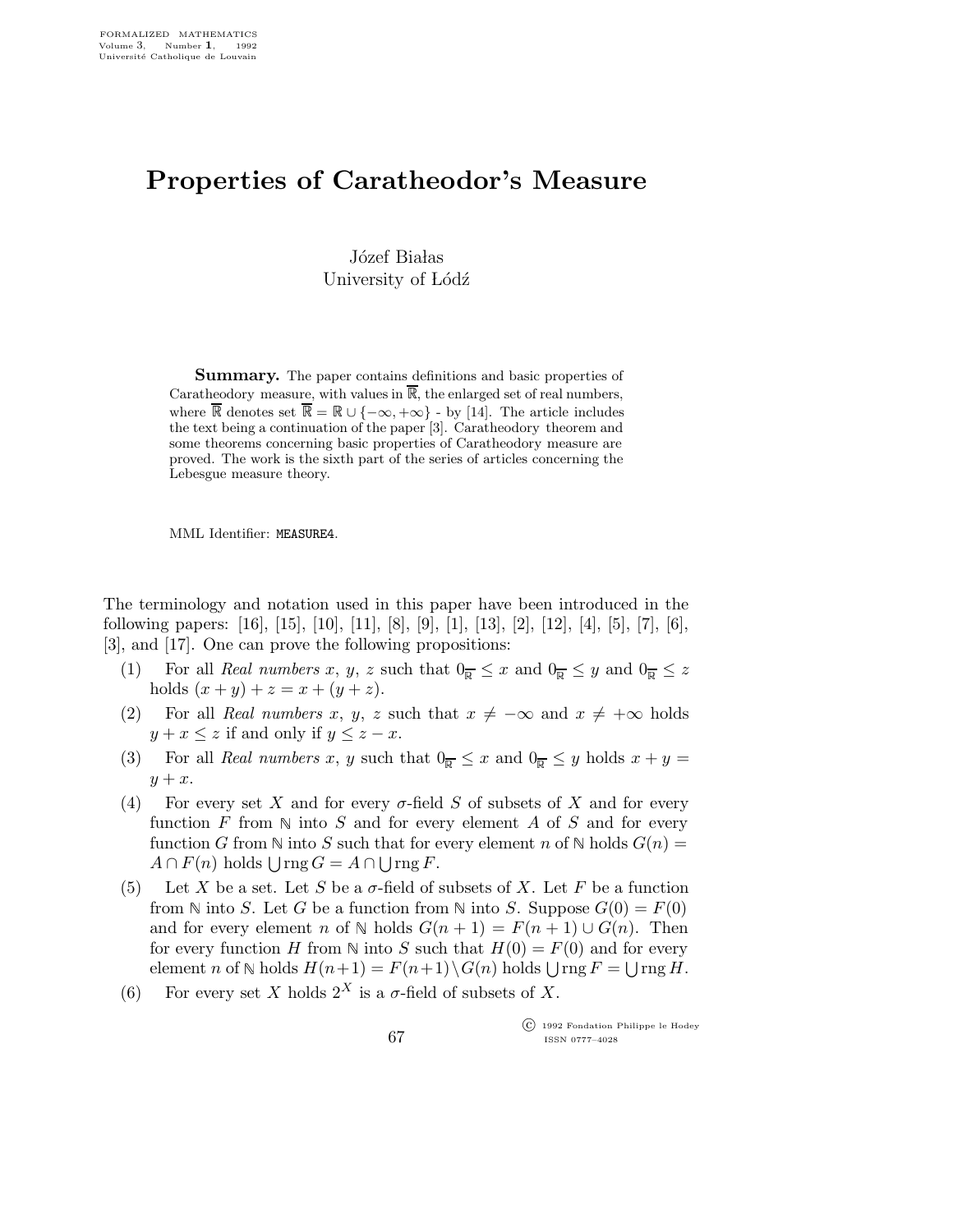Let X be a set, and let F be a function from  $\mathbb N$  into  $2^X$ . Then rng F is a non-empty family of subsets of  $X$ . Let  $A$  be a non-empty family of subsets of X. Then  $\bigcup A$  is an element of  $2^X$ . Let F be a function from  $2^X$  into  $\overline{\mathbb{R}}$ . We say that  $F$  is non-negative if and only if:

(Def.1) for every element A of  $2^X$  holds  $0_{\overline{p}} \leq F(A)$ .

Let F be a function from  $\mathbb N$  into  $2^X$ , and let M be a function from  $2^X$  into  $\overline{\mathbb R}$ . Then  $M \cdot F$  is a function from  $\mathbb N$  into  $\overline{\mathbb{R}}$ .

One can prove the following propositions:

- For every set  $X$  and for every Real numbers  $a, b$  there exists a function M from  $2^X$  into  $\overline{\mathbb{R}}$  such that for every element A of  $2^X$  holds if  $A = \emptyset$ , then  $M(A) = a$  but if  $A \neq \emptyset$ , then  $M(A) = b$ .
- (8) For every set X there exists a function M from  $2^X$  into  $\overline{\mathbb{R}}$  such that for (8) For every set X there exists a function<br>every element A of  $2^X$  holds  $M(A) = 0_{\overline{R}}$ .
- (9) For every set X and for every function F from  $\mathbb N$  into  $2^X$  and for every function M from  $2^X$  into  $\overline{\mathbb{R}}$  such that M is non-negative holds  $M \cdot F$  is non-negative.
- (10) For every set X and for every function F from  $\mathbb N$  into  $2^X$  and for every function  $\tilde{M}$  from  $2^X$  into  $\overline{\mathbb{R}}$  and for every natural number n holds  $(M \cdot$  $F(n) = M(F(n)).$
- (11) Let X be a set. Then there exists a function M from  $2^X$  into  $\overline{\mathbb{R}}$  such that M is non-negative and  $M(\emptyset) = 0_{\overline{\mathbb{R}}}$  and for all elements A, B of  $2^X$ such that  $A \subseteq B$  holds  $M(A) \leq M(B)$  and for every function F from N into  $2^X$  holds  $M(\bigcup_{F \in \mathcal{F}} \text{rng } F) \leq \sum_{F} (M \cdot F).$

We now define two new constructions. Let X be a set. A function from  $2^X$ into  $\overline{\mathbb{R}}$  is said to be a Caratheodor's measure on X if:

(Def.2) it is non-negative and it( $\emptyset$ ) =  $0_{\overline{R}}$  and for all elements A, B of 2<sup>X</sup> such that  $A \subseteq B$  holds it $(A) \leq$  it $(B)$  and for every function F from  $\mathbb N$  into  $2^X$ holds it  $(\bigcup \text{rng } F) \leq \sum (\text{it } \cdot F)$ .

Let C be a Caratheodor's measure on X. The functor  $\sigma$ -Field(C) yielding a non-empty family of subsets of  $X$  is defined by:

(Def.3) for every element A of  $2^X$  holds  $A \in \sigma$ -Field(C) if and only if for all elements W, Z of  $2^X$  such that  $W \subseteq A$  and  $Z \subseteq X \setminus A$  holds  $C(W)$  +  $C(Z) \leq C(W \cup Z)$ .

The following propositions are true:

- (12) For every set  $X$  and for every Caratheodor's measure  $C$  on  $X$  and for all elements W, Z of  $2^X$  holds  $C(W \cup Z) \leq C(W) + C(Z)$ .
- (13) For every set  $X$  and for every Caratheodor's measure  $C$  on  $X$  and for all elements W, Z of  $2^X$  holds  $C(Z) + C(W) = C(W) + C(Z)$ .
- (14) For every set  $X$  and for every Caratheodor's measure  $C$  on  $X$  and for every element A of  $2^X$  holds  $A \in \sigma$ -Field $(C)$  if and only if for all elements W, Z of  $2^X$  such that  $W \subseteq A$  and  $Z \subseteq X \setminus A$  holds  $C(W) + C(Z) =$  $C(W\cup Z)$ .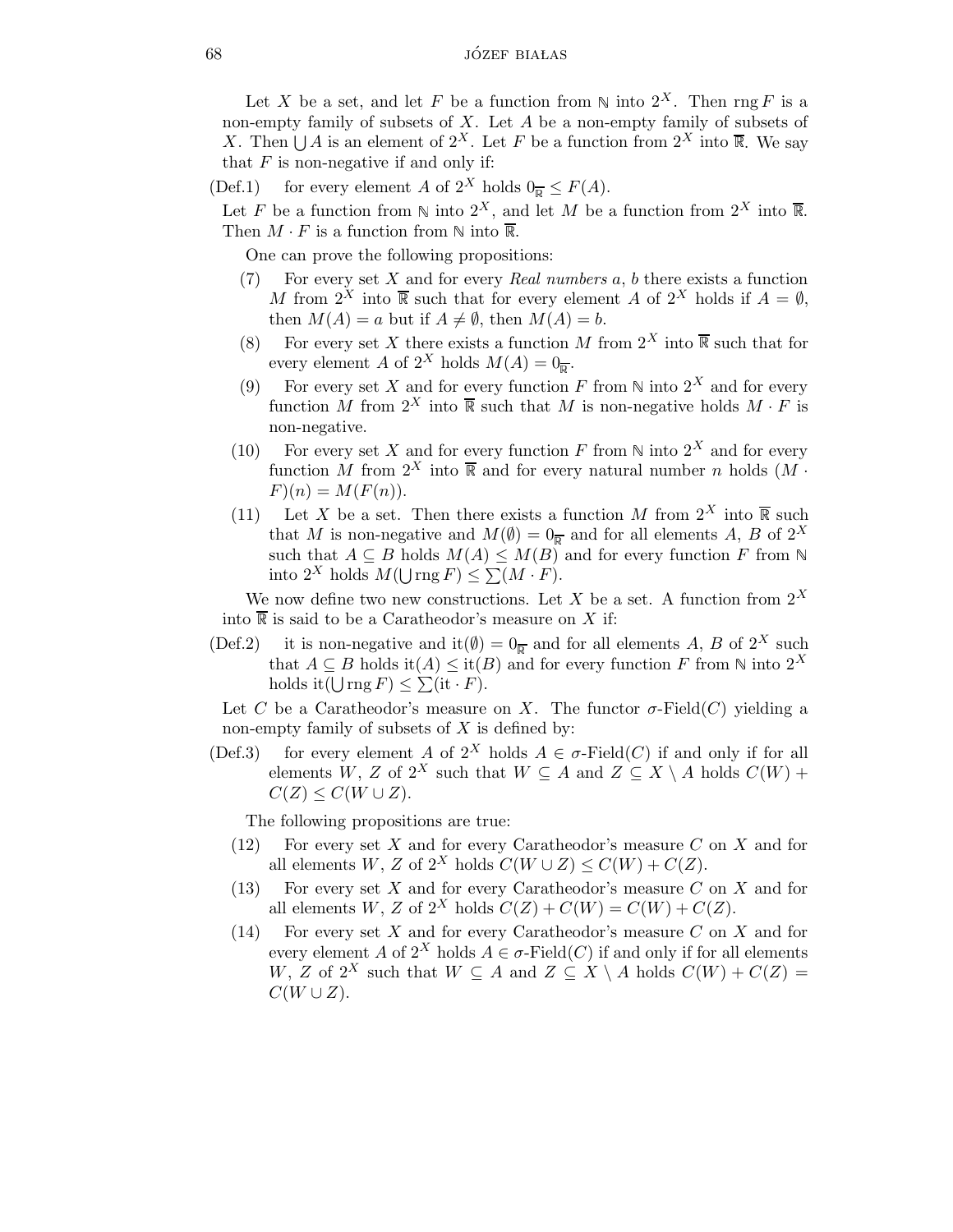- (15) For every set  $X$  and for every Caratheodor's measure  $C$  on  $X$  and for all elements W, Z of  $2^X$  such that  $W \in \sigma$ -Field $(C)$  and  $Z \in \sigma$ -Field $(C)$ and  $Z \cap W = \emptyset$  holds  $C(W \cup Z) = C(W) + C(Z)$ .
- (16) For every set X and for every Caratheodor's measure C on X and for every set A such that  $A \in \sigma$ -Field(C) holds  $X \setminus A \in \sigma$ -Field(C).
- (17) For every set X and for every Caratheodor's measure C on X and for all sets A, B such that  $A \in \sigma$ -Field(C) and  $B \in \sigma$ -Field(C) holds  $A \cup B \in \sigma$ -Field $(C)$ .
- (18) For every set X and for every Caratheodor's measure C on X and for all sets A, B such that  $A \in \sigma$ -Field(C) and  $B \in \sigma$ -Field(C) holds  $A \cap B \in \sigma$ -Field $(C)$ .
- (19) For every set X and for every Caratheodor's measure C on X and for all sets A, B such that  $A \in \sigma$ -Field(C) and  $B \in \sigma$ -Field(C) holds  $A \setminus B \in \sigma$ -Field $(C)$ .
- (20) For every set X and for every  $\sigma$ -field S of subsets of X and for every function N from  $\mathbb N$  into S and for every element A of S there exists a function F from  $\mathbb N$  into S such that for every element n of  $\mathbb N$  holds  $F(n) = A \cap N(n).$
- (21) For every set X and for every Caratheodor's measure  $C$  on X holds σ-Field(C) is a σ-field of subsets of X.

Let X be a set, and let C be a Caratheodor's measure on X. Then  $\sigma$ -Field(C) is a  $\sigma$ -field of subsets of X. Let S be a  $\sigma$ -field of subsets of X, and let A be a subfamily of S. Then  $\bigcup A$  is an element of S. The functor  $\sigma$ -Meas $(C)$  yields a function from  $\sigma$ -Field $(C)$  into  $\overline{\mathbb{R}}$  and is defined by:

(Def.4) for every element A of  $2^X$  such that  $A \in \sigma$ -Field(C) holds  $(\sigma\text{-Meas}(C))(A) = C(A).$ 

One can prove the following proposition

 $(22)$  For every set X and for every Caratheodor's measure C on X holds σ-Meas(C) is a measure on σ-Field(C).

Let X be a set, and let C be a Caratheodor's measure on X, and let A be an element of  $\sigma$ -Field(*C*). Then  $C(A)$  is a *Real number*.

One can prove the following proposition

 $(23)$  For every set X and for every Caratheodor's measure C on X holds σ-Meas(C) is a σ-measure on σ-Field(C).

Let X be a set, and let C be a Caratheodor's measure on X. Then  $\sigma$ -Meas $(C)$ is a  $\sigma$ -measure on  $\sigma$ -Field(*C*).

The following propositions are true:

- (24) For every set X and for every Caratheodor's measure  $C$  on X and for every element A of  $2^X$  such that  $C(A) = 0_{\overline{R}}$  holds  $A \in \sigma$ -Field $(C)$ .
- (25) For every set  $X$  and for every Caratheodor's measure  $C$  on  $X$  holds σ-Meas(C) is complete on σ-Field(C).